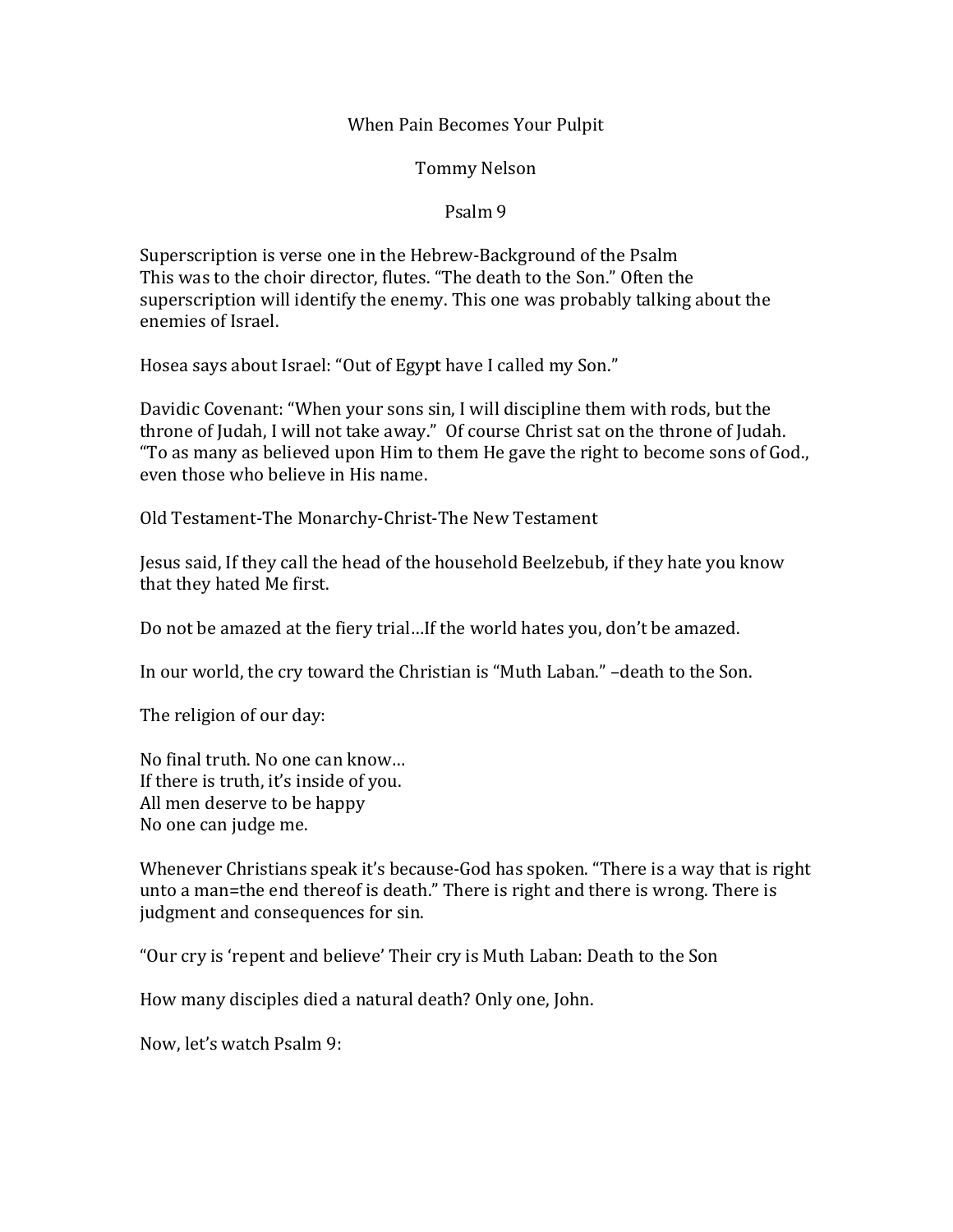# WHAT DO YOU DO WHEN YOU FEEL THAT THE WORLD HAS GATHERED AGAINST YOU?

I will give thanks to you, LORD, with all my heart; I will tell of all your wonderful deeds. <sup>2</sup> I will be glad and rejoice in you; I will sing the praises of your name, O Most High. <sup>3</sup>My enemies turn back; they stumble and perish before you. <sup>4</sup> For you have upheld my right and my cause, sitting enthroned as the righteous judge. <sup>5</sup> You have rebuked the nations and destroyed the wicked; you have blotted out their name for ever and ever. *<b>6*Endless ruin has overtaken my enemies, you have uprooted their cities; even the memory of them has perished. <sup>7</sup>The LORD reigns forever; he has established his throne for judgment. <sup>8</sup>He rules the world in righteousness and judges the peoples with equity. **Propherence** is a refuge for the oppressed, a stronghold in times of trouble. <sup>10</sup>Those who know your name trust in you, for you, LORD, have never forsaken those who seek you. <sup>11</sup> Sing the praises of the LORD, enthroned in Zion; proclaim among the nations what he has done. <sup>12</sup> For he who avenges blood remembers; he does not ignore the cries of the afflicted. <sup>13</sup> LORD, see how my enemies persecute me! Have mercy and lift me up from the gates of death, <sup>14</sup> that I may declare your praises in the gates of Daughter Zion, and there rejoice in your salvation. <sup>15</sup> The nations have fallen into the pit they have dug; their feet are caught in the net they have hidden.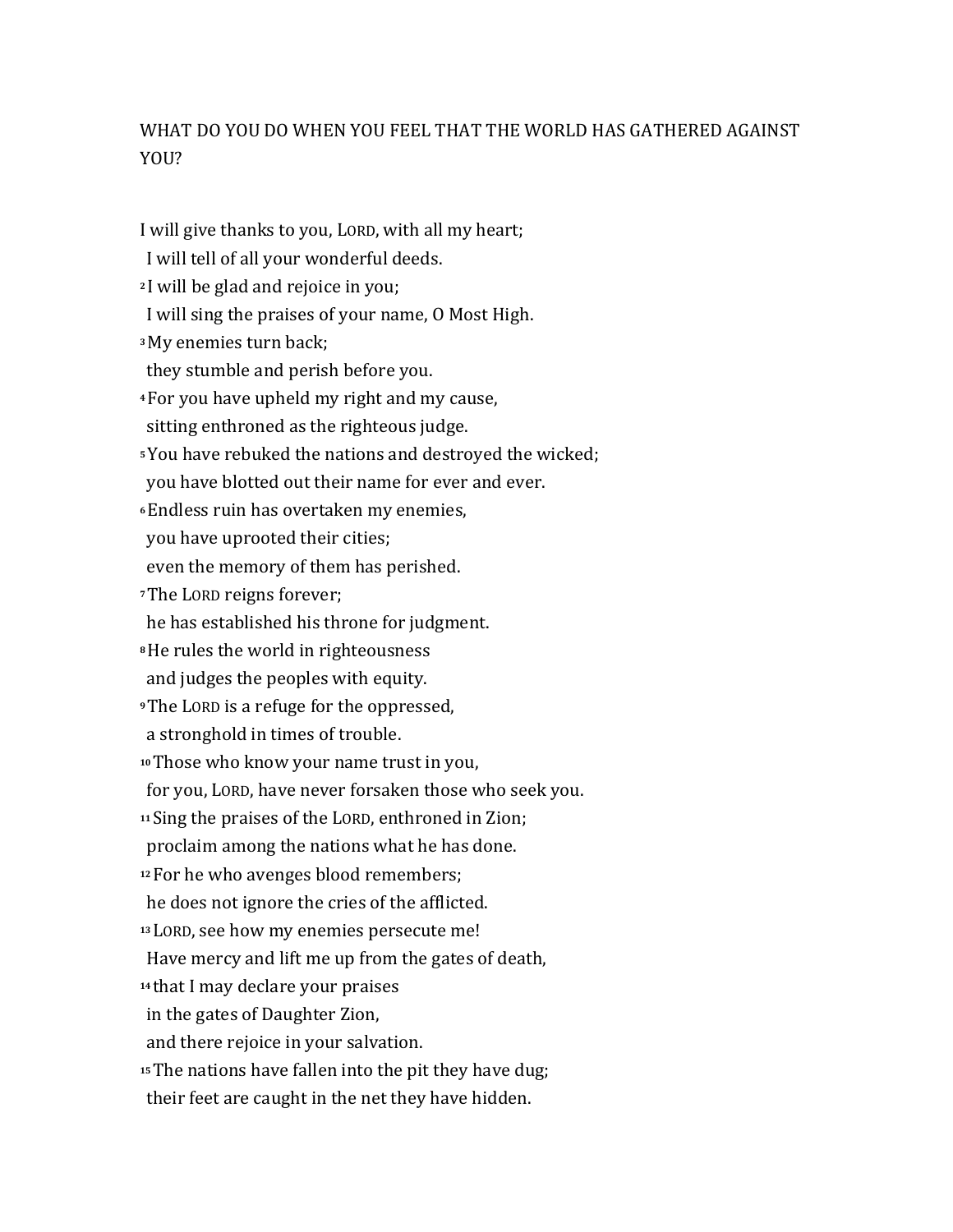<sup>16</sup>The LORD is known by his acts of justice; the wicked are ensnared by the work of their hands. $\Box$ <sup>17</sup>The wicked go down to the realm of the dead, all the nations that forget God. <sup>18</sup> But God will never forget the needy; the hope of the afflicted will never perish. <sup>19</sup> Arise, LORD, do not let mortals triumph; let the nations be judged in your presence. <sup>20</sup> Strike them with terror, LORD; let the nations know they are only mortal.

PSALM 2: Why do the nations rage and the people rise up against me?

When you turn on the light: Moths go towards the light and cockroaches flee.

This is the psalm of the cockroaches.

Verses 1 and 2, David makes a vow to publicly praise God. "I'm going to talk to you, God, and I'm going to talk to men about your wonders." Wonder is a miraculous act where God intervenes. This is not a closed system of natural causes. God can create, angels can appear to men, God can speak. He can bring judgment. He can rule the nations. He can raise from the dead. The open system-the sovereignty of God.

" I am going to tell of His providences-the Red Sea, the walking on the water..."

I'll be glad, exalt in You, praise Your name. El Elyon-God Most High. It's the word Abraham used when he went to fight a five-king coalition. When the battle was won, the King and Priest Melchizedek said, Blessed by Abram, of El Elyon. God Most High, greater than all gods.

There are times in our lives that we have to wait on the faithfulness of God to come into our present and deliver us, guide us and save us.

THE HARDEST THING YOU EVER DO-YOU WAIT IN GOD'S PROMISES AND REST. THAT'S WHERE YOU COME TO KNOW HIM.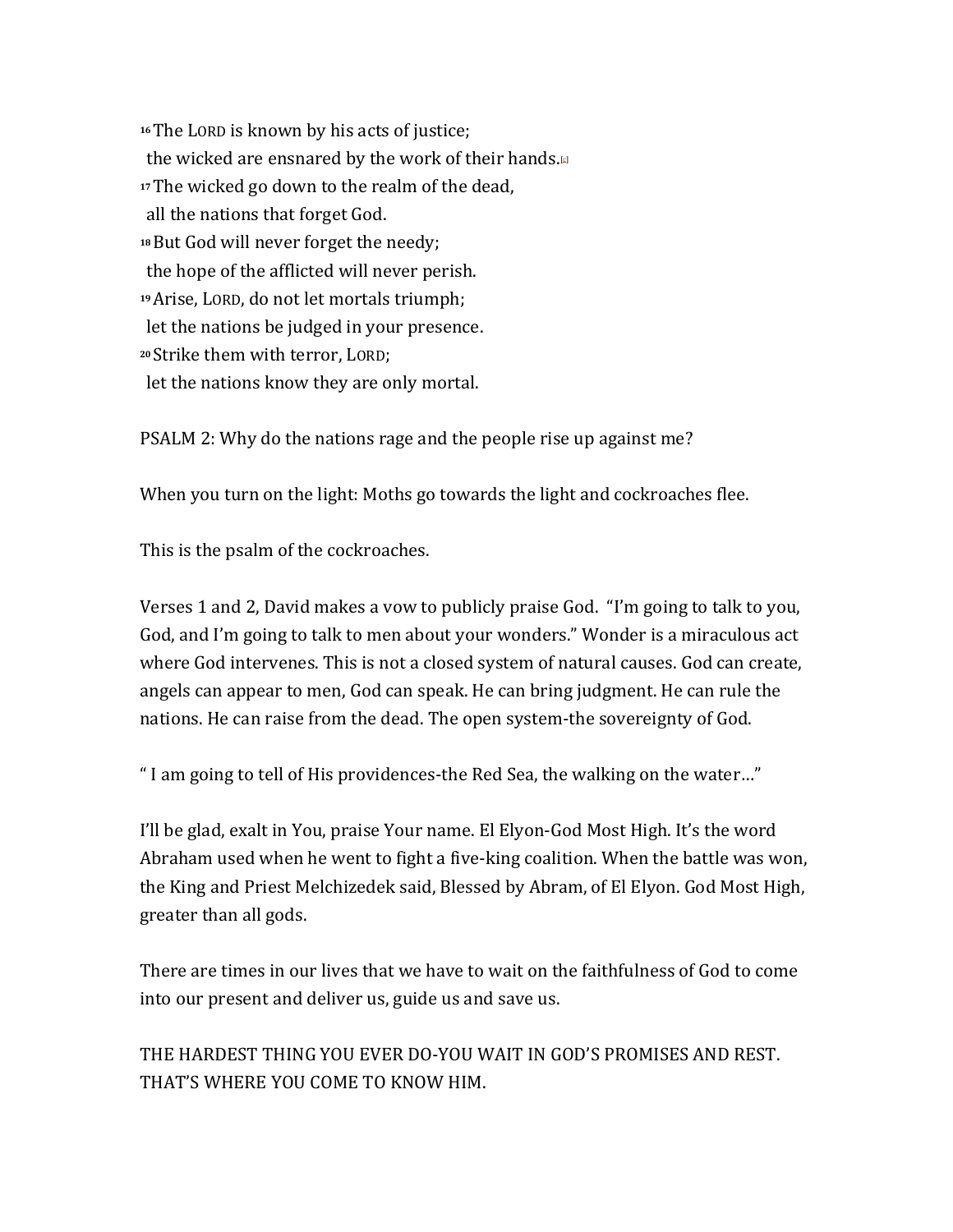David now reflects on the character of God.

- 1. When my enemies turn back-Deuteronomy 9:7-Mosaic Covenant. Your enemies will come against you one way and flee seven. This happened once in Jesus' life. When the Temple Guards came to arrest Him. Jesus said "I who speak to you am He." They fell back. It's what all the nations do when confronted with the glory of God. The nations are going to stumble and perish.
- 2. Verse 4-"You've maintained my right and my cause." God is not the genie to a wicked Jewish king, Do you remember when Saul went to the witch of Endor and called Samuel up. Samuel said, " If God will not talk to you, do you think I will?" When David sinned by murdering Uriah, did God bless Him? God judged him. Eli and sons tried to bring out the ark for victory. The Philistines captured the ark for blessing, then God slapped them with hemorrhoids. Remember "The Raiders of the Lost Ark?" The Germans said, if we have the ark, we'll win. No. He'll melt your face off...

### GOD DOESN'T CATER TO WICKED MEN. HE BREAKS THEM AND BRINGS THEM TO REPENTANCE.

3. David says, "My cause is just." There is no greater joy than knowing you are right. You are the King Eternal. He remembers God's faithfulness, justice and God's might.

Verse 5: You have rebuked the nations and destroyed the wicked;

you have blotted out their name for ever and ever. Do you remember Belshazzar, who drank from the sacred articles of the Temple. He scorned God and exalted the gods of wood and stone. All of a sudden there was a hand writing on the wall that wrote: MENE, MENE, TEKEL, UPHARSIN. "You have been weighed in the balance and found wanting. Today your kingdom is being taken away." Can God do that? When a King signs something, it cannot be revoked. Even if your beloved prophet is in the lion's den.

Often in the Old Testament God will say something like "I will wipe them like you wipe a dish." Ahab-the dogs are going to lick your blood. Jezebel-the dogs will dine on you." 

Verse 7-Now he reflects on the sovereignty of God.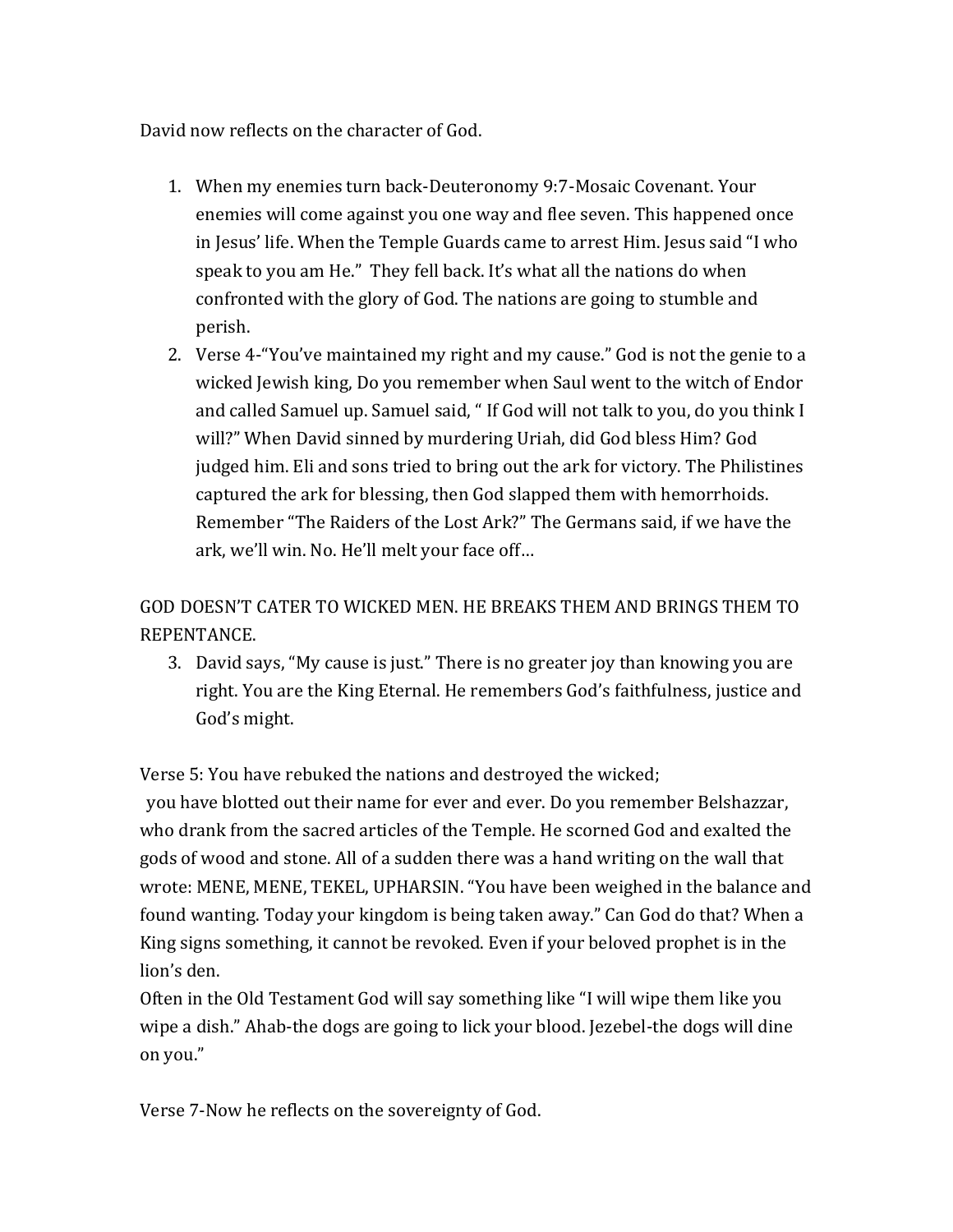The LORD reigns forever;

he has established his throne for judgment.

Louis XIV-the Sun King. Built the Palace of Versaille. When questioned about something going against the state, he said, "I am the state." When he died, he asked that the chapel where he was entombed be dark, except for the one light upon his face. The Archbishop at his funeral took the candle and blew it out. Only God is great. 

If you take the Book of Daniel, written about 586 B. C. and following, here are the things He says in Daniel that are going to happen:

Nebuchadnezzar's wings are going to be plucked and then he will be raised back up. The Conquest of Babylon by Darius. Persia's ascendency over the Medes. It happened. The ascendency of Greece, Alexander the Great, died early, at 33. It happened. Four generals would take over his kingdom. One of them, Antiochus Epiphanes, rose to power and persecuted God's people. Six and a half years, the Maccabean revolt, just like it said. Two legs-Rome and Constantinople, east and West. Christ would come when he said. He would have nothing and would die. Israel would be scattered. Now we go to our future. Someday, Israel would return to the Land. Someday they would want to rebuild their Temple. Antichrist would come to power and give Israel the right to rebuild.  $3\frac{1}{2}$  years he would break his covenant. Seven years, Christ would return, judge man, and establish a Kingdom that would have no end. Daniel means "God is my Judge."

Mohammed Ali was flying in a plane. The flight attendant instructed him to put on his seatbelt. He said, "I am the greatest. I don't need a seatbelt." She said, "if you are the greatest, you wouldn't need a plane."

Verse 8:

<sup>8</sup>He rules the world in righteousness

and judges the peoples with equity.

"lets go to Jerusalem that we can walk in His ways.

Isaiah  $2:4:$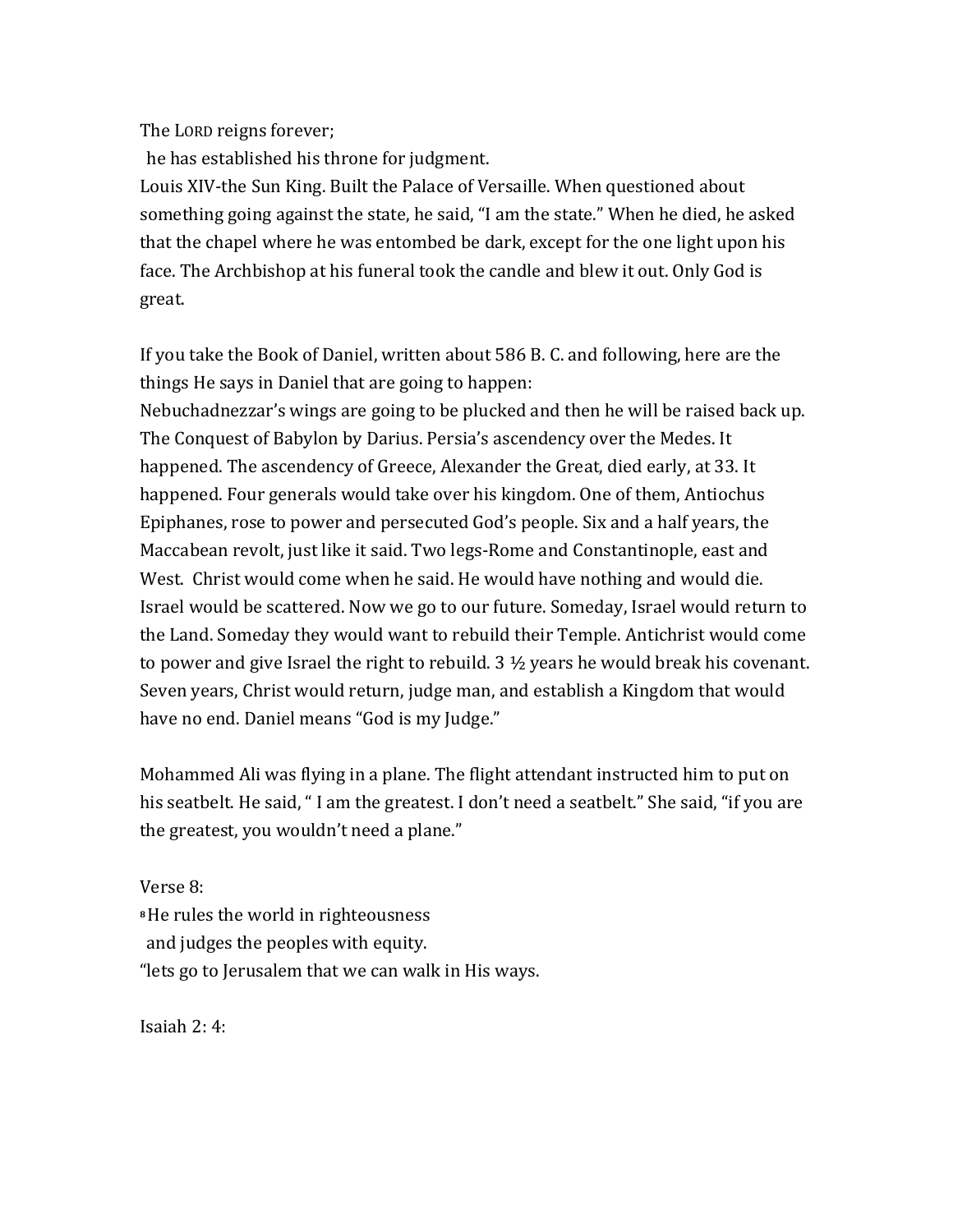And he shall judge among the nations, and shall rebuke many people: and they shall beat their swords into **plowshares**, and their spears into pruning hooks: nation shall not lift up sword against nation, neither shall they learn war any more.

I read ahead. We are going to win. **Propherence LORD** is a refuge for the oppressed, a stronghold in times of trouble.

Are there still times of trouble? What you are full of is what comes out of you when you are jostled. Nahum: God is a stronghold and He knows them who take rest in Him. 

Those who know your name trust in you, for you, LORD, have never forsaken those who seek you.

Verses 11 and 12, David calls the nation to proclaim the glory of their unique God.

<sup>11</sup> Sing the praises of the LORD, enthroned in Zion; (in heavenly glory)

proclaim among the nations what he has done.

<sup>12</sup> For he who avenges blood remembers;

he does not ignore the cries of the afflicted.

When the Queen of Sheba wants to know who God is, she comes to King Solomon. When Pharaoh wants to know the mind of God, who does he go to? Joseph. When Nebuchanezzar wants to know the mind of God, who does he go to? Daniel.

Israel dropped the ball on this. They rebelled against Moses, against the judges, the Kings, prophets, against God's Son. They tried to kill Paul. And they have not frequented our church. Since Israel rejected Him, God gave the declaration of His praise to somebody else.

God requires blood. "Where is Abel?" Cain: "Am I my brother's keeper?" The blood of Abel cries up from the ground. God paid the wages of sin with His blood. HE that requires blood remembers them.

God is not slow as some count slowness. But is patient towards you, not willing that any should perish but that all should come to the knowledge of the truth.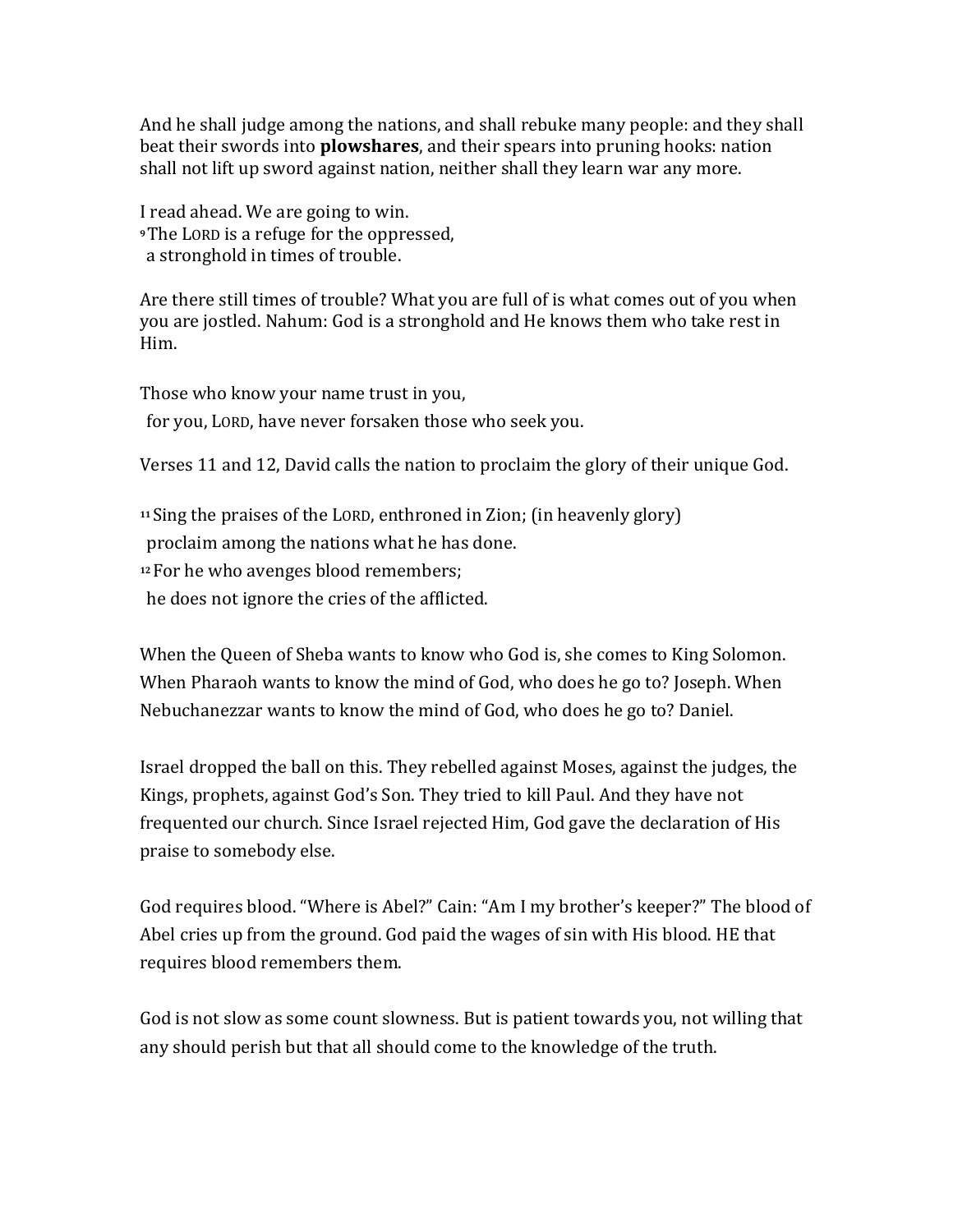The world says, "Why doesn't God judge evil?" You say "Great. God will start with you.."

Verse 13 is now in the first person singular, now not the nations declare God:

<sup>13</sup> LORD, see how my enemies persecute me! Have mercy and lift me up from the gates of death, <sup>14</sup> that I may declare your praises in the gates of Daughter Zion, and there rejoice in your salvation.

Can we as Christians collectively talk about what God will do cosmically. We can also declare individually of God's grace toward us?

The Bible is full of names of Bathshebas, Esthers, Ruths, Dorcass, Marys, Elizabeths, and guys that they can all call out to God.

I was a young Methodist assistant pastor when I began. It was the only place I could get a job…in the late 60's early 70's the lay witness missions? Group of ministers who departed from the liberal trends and began evangelistic lay witness missions. The laymen would go to churches Wed. thru Sunday. They wouldn't preach. They would share testimonies. If you were in one of those churches and were part of the 'frozen chosen" they would be confronted with the fact that God draws individuals. I heard those testimonies of freedom from addiction and restored marriages. They came to Asbury Methodist. There was a little portly old lady everyone called "Granny" with little white granny curls in her hair. Her husband had laid the foundation of the church and her son was a Methodist minister. But on the last day, she came forward. She realized she had not received Jesus and God forgave both her sins! She became the most ebullient, effervescent Christian. A bunch of us received Christ on the North Texas team and she became our surrogate grandmother. She'd six us pork chops, salad with so much vinegar that it would make your eyes water, God doesn't just save us collectively, but individually. Me. He saved a wretch like me.

Have mercy and lift me up from the gates of death, <sup>14</sup> that I may declare your praises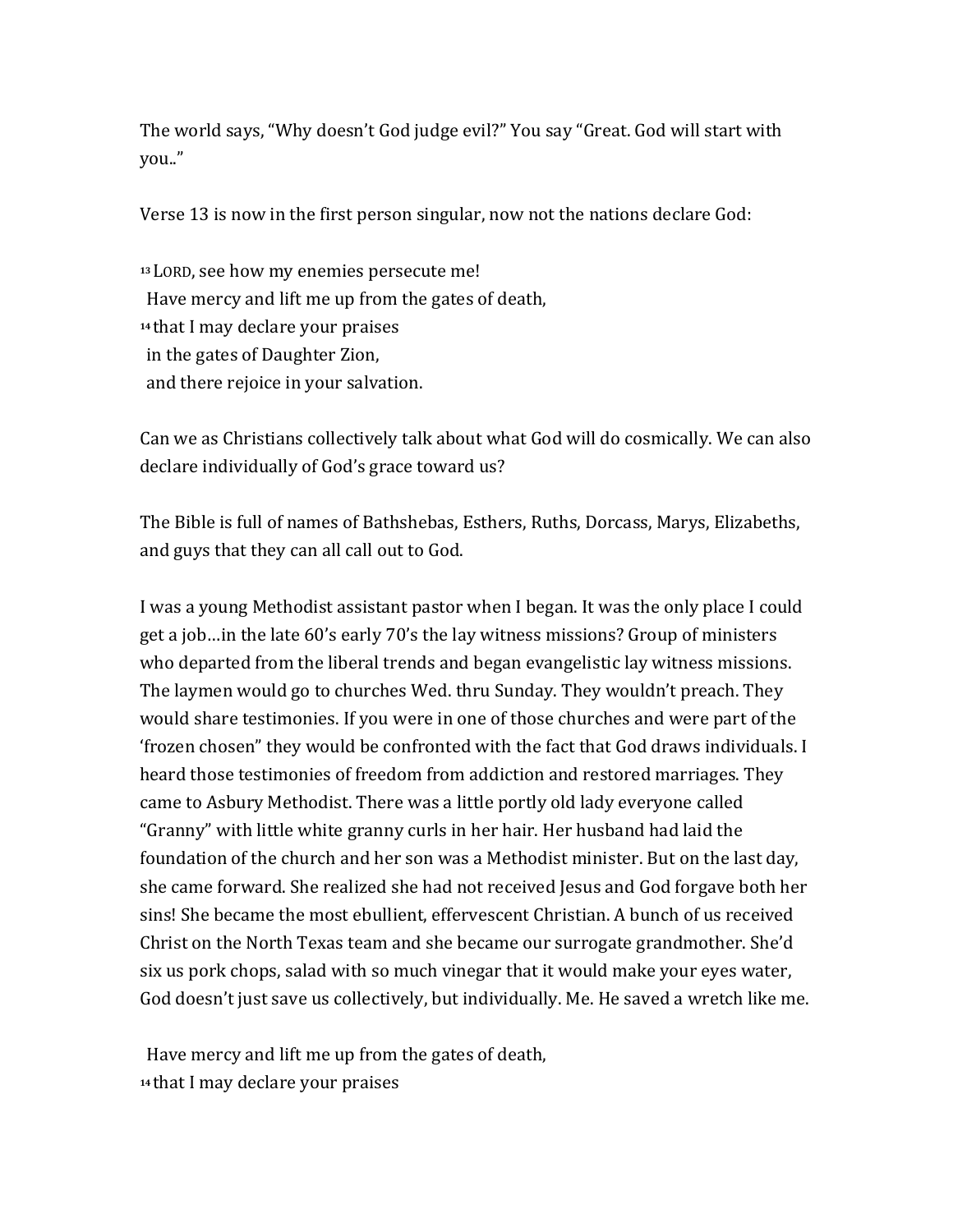in the gates of Daughter Zion, and there rejoice in your salvation.

# YOUR PAIN IS GOING TO BECOME YOUR PULPIT IF YOU WAIT LONG ENOUGH AND TRUST HIM.

I talked to a girl yesterday who was going through a terrible time, and I reminded her that the same comfort God gave her would allow her to comfort someone else one day.

Tears are going to be your sermon. These Kleenex are going to be your notes.

<sup>14</sup> that I may declare your praises in the gates of Daughter Zion,

I saw a picture of a man on a ledge and the policeman was talking to him. The next photo, the cop was out on the ledge with him, because he thought "there is no hope."

Now, here is how God would judge them.

The nations have fallen into the pit they have dug; their feet are caught in the net they have hidden.

He may not bring down fire as He did in Sodom. But, like Romans 1, if you have the standard outside of you-your inner compass is on rollers. It moves. You make all the chains you want, but they'd better be linked to concrete..

We have "in the beginning God created the heavens and the earth" Christ's death and resurrection and His final rule.

When you reject Him, He will say, "I will let your floating morality come down upon you and you will see Romans 1: God "gave them over to a failed mind" God lets the culture beat itself with its own stick. Sometime it's more powerful to be struck with your own actions than to have a word on the outside.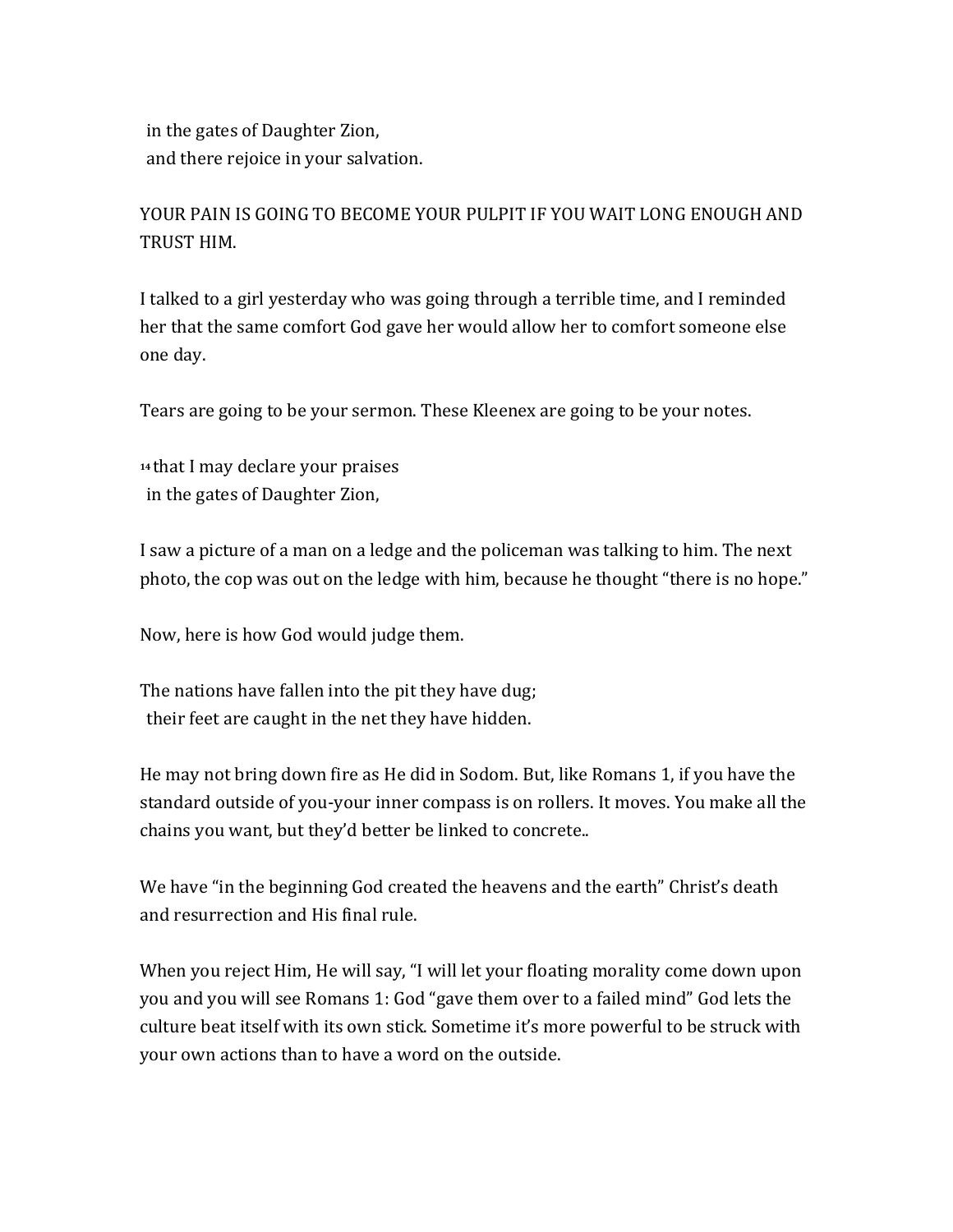<sup>15</sup>The nations have fallen into the pit they have dug; their feet are caught in the net they have hidden. <sup>16</sup>The LORD is known by his acts of justice; the wicked are ensnared by the work of their hands.<sup>[6]</sup>

Many ask me if God is going to judge America? The answer? He is! He is judging America. Go have sexuality without a standard. Go have gender without a standard. Have kids  $w/$ out a standard. Have life closing in on you with no hope.

When the Prodigal Son demanded his inheritance, the Father said "Take it" The most terrifying thing a parent can say to a teenager is "Take off." He went from being a son, to working for a Gentile, to feeding his pigs, to envying the pigs. He came to himself and returned and said, "Father, I have sinned against you and against heaven. The Father ran to meet him. Pigs preach well.

Sometimes a rebellious daughter needs to get married. Sometimes a country needs a dustbowl and a depression. Sometimes Nebuchadnezzar needs to eat grass like a cow and lose his mind. 

Tells the story of two Olympic wrestlers, they don't look like much on the outside. But when they were attacked outside of their hotel, it only took about a millisecond for the wrestler to fold up the attacker and force him to the floor.

Can God do that? 

David said God is going to do that to the world someday.

the wicked are ensnared by the work of their hands. $\mathbb{E}$ <sup>17</sup>The wicked go down to the realm of the dead, all the nations that forget God.

The Moabites, the Ammonites, the Assyrians, the Egyptians-all gone! All archeological digs. And yet Israel is doing quite well.

David ends with a prayer: